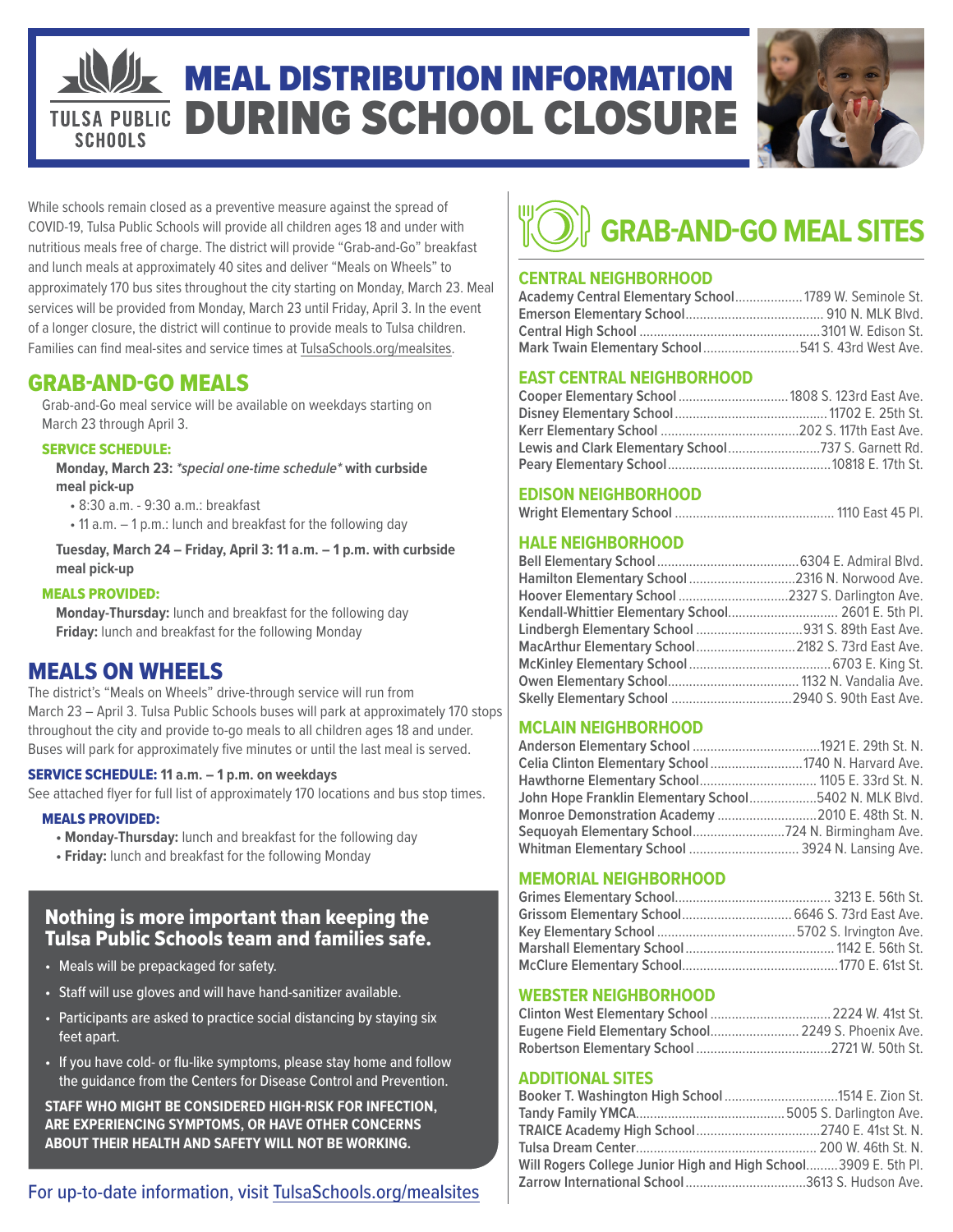# **MEAL DISTRIBUTION INFORMATION** DURING SCHOOL CLOSURE **TULSA PUBLIC SCHOOLS**



# MEALS ON WHEELS

The district's "Meals on Wheels" drive-through service will run from March 23 – April 3. Tulsa Public Schools buses will park at approximately 170 stops throughout the city and provide to-go meals to all children ages 18 and under. Buses will park for approximately five minutes or until the last meal is served.

#### SERVICE SCHEDULE: **11 a.m. – 1 p.m. on weekdays**

#### MEALS PROVIDED:

- **Monday-Thursday:** lunch and breakfast for the following day
- **Friday:** lunch and breakfast for the following Monday

Families can find meal-sites and service times at TulsaSchools.org/mealsites.



# **BUS STOPS**

| <b>SERVICE</b>               |  |  |
|------------------------------|--|--|
| AREA STOP TIME STOP LOCATION |  |  |

| <b>AREASTOP TIME STOP LOCATION</b>                                               |
|----------------------------------------------------------------------------------|
| 01 11 a.m.  N. Garrison Ave. & E. 32nd St. N.                                    |
| 01 11:08 a.m.  N. Frankfort PI. between E. 45th PI. N. & E. 46th St. N.          |
| 01 11:14 a.m 200 W. 46th St. N.                                                  |
| 01 11:22 a.m.  Chamberlain Park - 4940 N. Frankfort Ave.                         |
| 01 11:29 a.m.  N. Frankfort Ave. & E. 58th St. N.                                |
| 01 11:36 am  Tulsa Legacy Charter - 105 E. 63rd St. N.                           |
| 01 11:46 a.m.  N. Peoria Ave. & E. 73rd St. N.                                   |
| 01 11:55 a.m.  E. 61st St. N. & N. Zunis Ave.                                    |
| 01 12:02 p.m.  E. 61st St. N. & N. Quincy Ave.                                   |
| 01 12:09 p.m.  1150 E. 54th St. N. at empty lot                                  |
| 01 12:16 p.m.  E. 51st St. N. & N. St. Louis Ave.                                |
| 01 12:25 p.m.  E. 41st St. N. & N. Delaware Ave.                                 |
| 01 12:31 p.m.  Mohawk Blvd. & N. Birmingham Ave.                                 |
| 01 12:38 p.m.  Comanche Park Community Center - 3608 N. Quaker Ave.              |
| 01 12:47 p.m 3167 N. Xanthus Pl. at empty lot                                    |
| 02  11 a.m.  N. Country Club Dr. & W. Haskell Pl.                                |
| 02  11:07 a.m.  Project Accept/TRAICE Elementary School -1205 W. Newton St.      |
| 02  11:15 a.m N. Union Ave. & W. Xyler St.                                       |
| 02  11:21 a.m N. Yukon Ave. & N. 23rd West Ave.                                  |
| 02  11:28 a.m.  N. 24th West Ave. & W. Newton Ct.                                |
| 02  11:35 a.m.  W. Independence Pl. & N. 24th West Ave.                          |
| 02  11:41 a.m.  W. Easton Pl. & N. Waco Ave.                                     |
| 02  11:48 a.m.  S. Olympia Ave. & Charles Page Blvd.                             |
| 02  11:56 a.m.  Easton Heights Baptist Church - 2901 W. Easton St.               |
| 02  12:04 p.m.  Wayman Tisdale Fine Arts Academy - 4132 W. Cameron St.           |
| 02  12:12 p.m.  W. Admiral Blvd. & S. 33rd West Ave.                             |
| 02  12:20 p.m.  Penney Park - 524 S. 49th West Ave.                              |
| 02  12:29 p.m.  Sandy Park - 6157 W. 11th St.                                    |
| 03  11 am  Lloyd Park-2121 E. 29th St. N.                                        |
| 03  11:07 am  N. Yorktown Ave. & E. Young St.                                    |
| 03  11:14 am  KIPP Preparatory Middle School - 1661 E. Virgin St.                |
| 03  1:22 am  Morning Star Apartments - N. Hartford & E. Woodrow Pl.              |
| 03  11:29 am  E. 27th Pl. N. & Martin Luther King Jr. Blvd.                      |
| 03  11:35 am  N. Boston Pl. & E. 27th St. N.                                     |
| 03  11:41 am  Burroughs Elementary School - 1924 N. Martin Luther King Jr. Blvd. |
|                                                                                  |

| <b>SERVICE</b><br><b>AREASTOP TIME STOP LOCATION</b>                               |
|------------------------------------------------------------------------------------|
| 03  11:49 am  N. Main St. & Newton St.                                             |
| 03  11:55 am  N. Frankfort Ave. between Marshall Pl. & Newton Pl.                  |
| 03  12:02 pm  Sunset Plaza Apartments - 266 E. Independence St.                    |
| 03  12:12 pm  Guthrie Green - 111 E. Cameron St.                                   |
| 03  12:20 pm  Centenary United Methodist Church - 631 N. Denver Ave.               |
| 04  11 am Sheridan Avenue United Methodist Church - 1621 N. Sheridan Rd.           |
| 04  11:07 am  Tulsa MET Junior High and High School - 6201 E. Virgin St.           |
| 04  11:15 am  E. Apache St. & N. Norwood Ave.                                      |
| 04  11:22 am  N. Darlington Pl. & E. Woodrow St.                                   |
| 04  11:30 am  Ute Park - 1900 N. Pittsburg Ave.                                    |
| 04  11:36 am  N. New Haven Ave. & E. Young St.                                     |
| 04  11:44 am  E. 26th Pl. N. & N. Columbia Ave.                                    |
| 04  11:52 am  E. Woodrow St. & N. Harvard Ave.                                     |
| 04  11:58 am  Chittom Park - 3121 E. Queen St.                                     |
| 04  12:05 pm  N. Atlanta Pl. & Reading St. - empty lot south of Reading St.        |
| 04  12:12 pm  Springdale playground parking lot - E. Pine St. & N. Zunis Ave.      |
| 04  12:19 pm  E. Latimer St. & N. Rockford Ave.                                    |
| 04  12:26 pm  Bullette Park - 1001 E. King St.                                     |
| 04  12:35 pm  E. Marshall St. & N. Atlanta Pl.                                     |
| 05  11 am  Norvell Park - 722 N. 77th East Ave.                                    |
| 05  11:07 am  E. Newton Pl. between N. 77th East Ave. and N. 78th East Ave.        |
| 05  11:14 am  Benton Park-1167 N. 66th East Ave.                                   |
| 05 11:20 am  Field on E. Newton Pl. across from Love Church - 1324 N. Sheridan Rd. |
| 05  11:27 am  Field next to Gospel Church of Christ - 5820 E. Haskell Pl.          |
| 05  11:36 am  Maxwell Park - 5251 E. Newton St.                                    |
| 05  11:43 am  Owen Elementary School - 1132 N. Vandalia Ave.                       |
| 05  11:50 am  Lantz Park - 821 N. Yale Ave.                                        |
| 05  11:58 am  Phoenix Rising Alternative Program -3441 E. Archer St.               |
| 05  12:05 pm  Sequoyah Park - 3625 E. Newton St.                                   |
| 05  12:14 pm  Sequoyah Elementary School - 724 N. Birmingham Ave.                  |
| 05  12:22 pm  Admiral Park-29 N. Victor Ave.                                       |
| 05  12:27 pm  E. 2nd St. & S. Wheeling Ave.                                        |
| 05  12:33 pm  E. 5th St. & S. Wheeling Ave.                                        |
| 05  12:41 pm  S. Rockford Ave. & E. 8th St.                                        |
| 05  12:46 pm  1217 S. Rockford Ave.                                                |